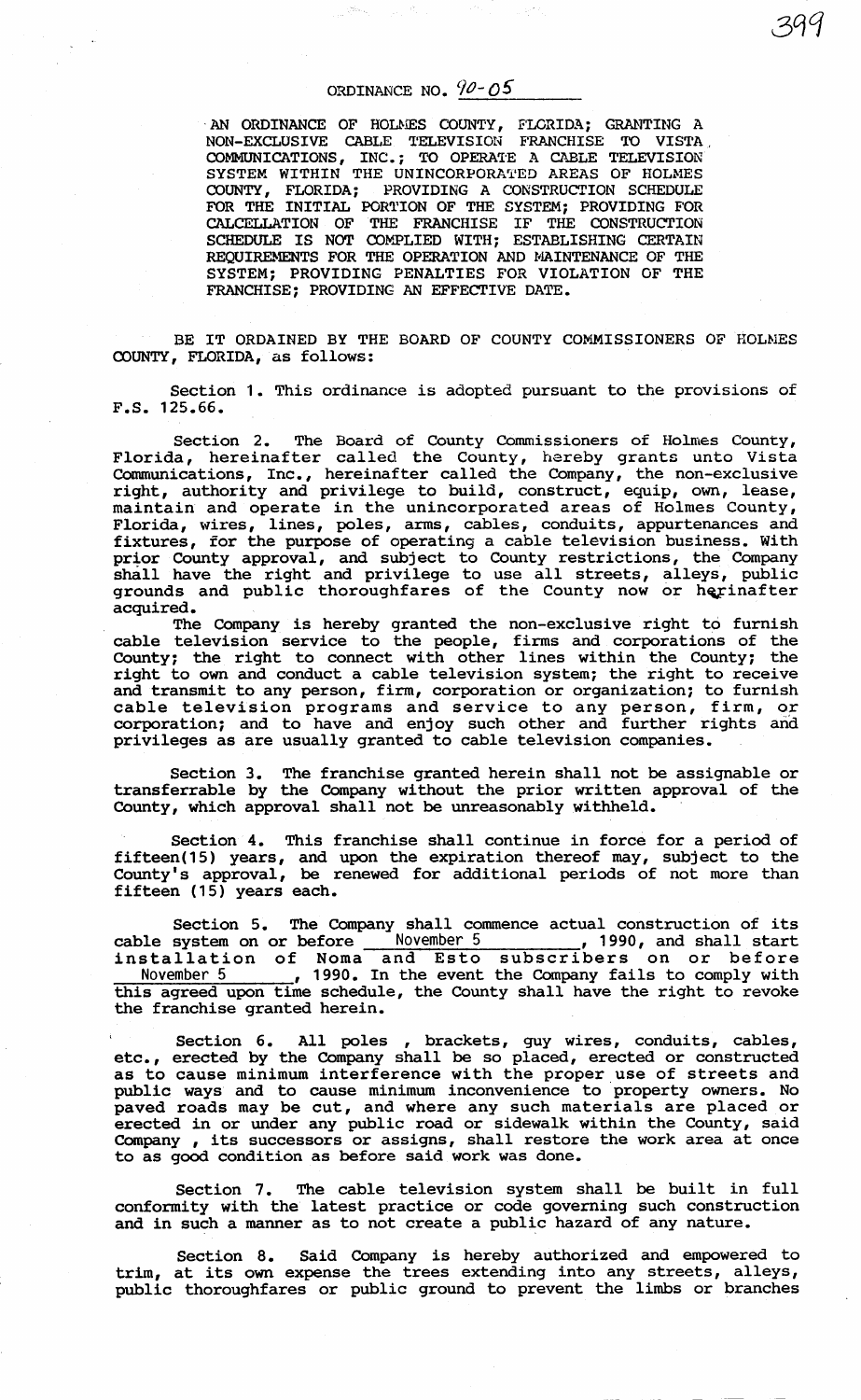from interfering with its cable television system. Nothing in this provision shall entitle the Company to trespass on private property.

Section 9. The Company, its successors or assigns, shall hold the County free and harmless of all damages, costs and expenses that may arise by reason of the negligence, carelessness or misconduct of itself, its agents or employees in erecting, maintaining and operating said plant or cable television system, or because of the placing of said poles, brackets, wires, guy wires, cables, conduits or other appurtenances used in connection with said plant or cable television systen, and for this purpose the Company , its successors or assigns, shall carry property damage and public liability insurance in some responsible insurance company qualified to do business in the State of Florida, and acceptable to the County. The amount of such insurance to be carried for liability due to damage to property shall be \$100,000.00 as to any one accident and against liability due to injury or death of person, \$100,000.00 as to any one person, and \$300,000.00 to any one accident. The County shall notify Company, its successors or assigns within two (2) weeks after the presentation of any claim or damage, either by suit or other, made against the County on account of any negligence as aforesaid on his part.

The Company shall maintain in full force and effect throughout the duration of this ordinance sufficient Workmen's Compensation insurance coverage to adequately and fully protect its employees as required by law.

Section 10. The Company agrees that it will install, and at all times maintain, good quality equipment capable of transmitting clear reception of all programs which are provided by the Company under the cable television system herein authorized and that it will transmit in color all programs which are in color at the origin of the telecast thereof.

Section 11. As a part of the consideration for the granting of the franchise, Company, its successors or assigns shall furnish to the County, free of charge, one cable television connection for each public' building and each school. Said cable television connections to be installed, maintained and kept in good condition at all times without cost to the County.

In consideration of the terms of this franchise, the Company agrees that within 120 days after the end of each calendar year, Company will pay to the County an amount equal to five (5%) percent of the Company's gross, revenue received for basic service to cable customers located in the County. Gross revenue as used herein shall mean only the gross amount of regular basic monthly services changes actually paid by subscribers.

The Company shall keep complete records of accounts showing dates and payments received. The duly authorized agent of the County shall have the right, power and authority to inspect and audit the records of gross basic revenue of any annual period at any reasonable time within three (3) years after expiration of such annual anniversary.

Section 12. The Company further agrees that it will not in any manner discriminate between the County or any inhabitants thereof in furnishing cable television service to any and all persons residing within the County upon the terms that cable television services are normally furnished.

Section 13. Any modifications to Rules and Regulations of the Federal Communications Commission governing this operation shall be incorporated into this franchise within one (1) year of adoption of the modification or at the time of franchise renewal, whichever occurs first.

Section 14. All ordinances and parts of ordinances that conflict herewith, are hereby repealed.

Section 15. It shall be unlawful for any person to make any unauthorized connection, whether physically, electrically, acoustically, inductively or otherwise, with any part of Company's cable television system for the purpose of enabling himself or others to receive any television signals, radio signals, pictures, programs, sounds or any other information or intelligence transmitted over Company's cable system without payment to Company.